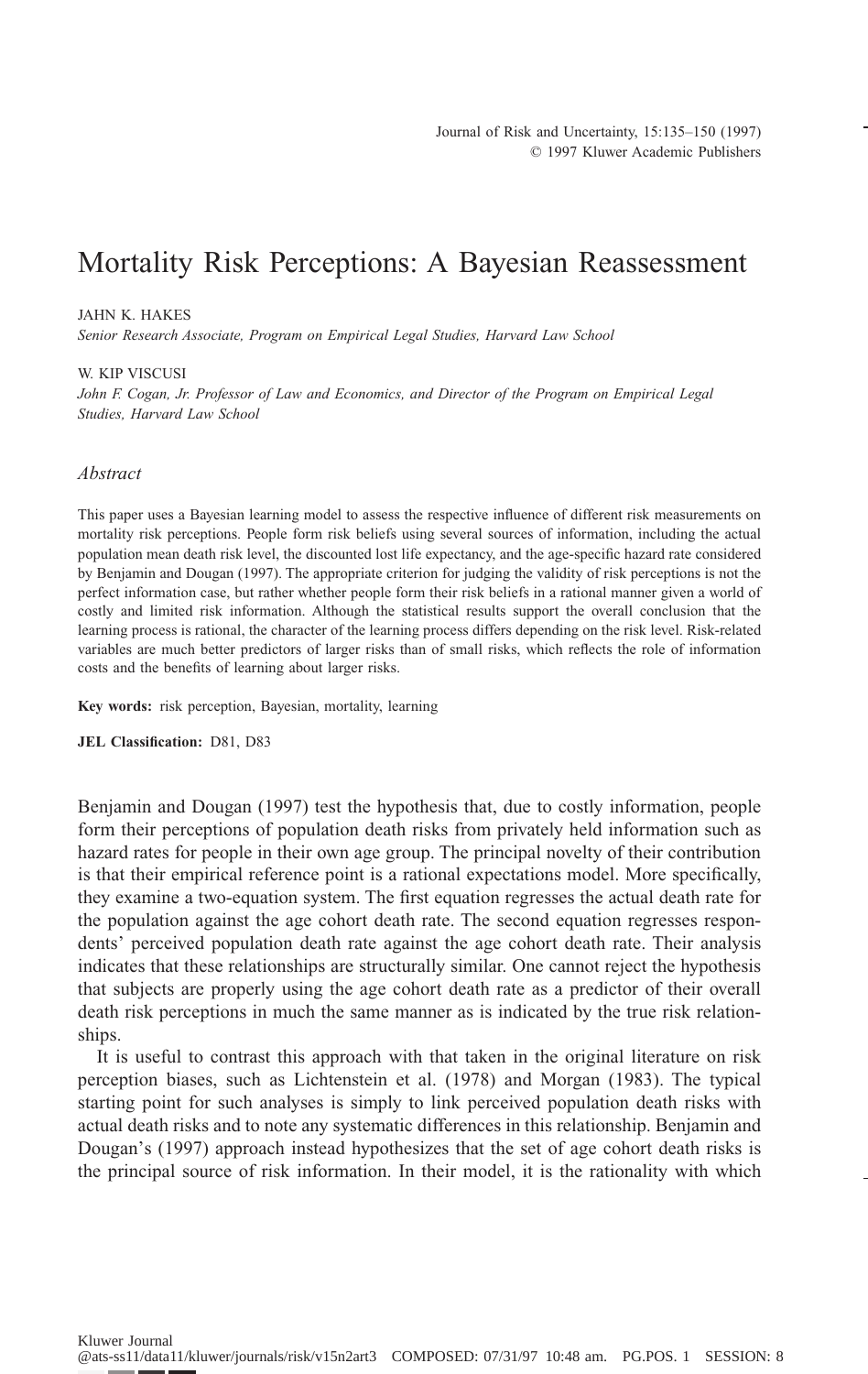respondents form perceptions based on this age cohort risk information that should be the test of the accuracy of risk perceptions.

In this paper we will focus on a third reference point for analyzing risk perceptions. Our approach is grounded in a more traditional Bayesian learning framework. In particular, our analysis will address the informational roles of not only population death risks, but also age cohort death risks and other risk measures that contribute to fatality risk perceptions. It will then be possible to assess the extent to which the age cohort death risk information is a driving force in the formation of risk beliefs. This analysis also provides an explicit test of the role of age cohort hazard rates against alternative contributors to individual perception levels.

This study uses data on perceived and actual mortality risks to test several alternative Bayesian models of the factors influencing risk beliefs. The analysis in Section 1 indicates that while the hazard rate for the individual age group is an influential factor, the overall population death rate and the discounted expected number of life years lost due to the cause of death are also influential in affecting risk perceptions. Section 2 expands the analysis to consider quantile regression models of the determinants of risk beliefs. This analysis makes it possible to distinguish the nature of the influences across different segments of the risk distribution. The predictive power of a linear perception model increases with the level of the risk and is least accurate for very small risks. Section 3 concludes the paper.

## **1. Empirical estimates of a Bayesian learning model**

The dependent variable of interest for a learning model is the perceived annual number of deaths to all Americans caused by a condition. The mortality risk survey by Lichtenstein et al. (1978) asked respondents to assess the total number of annual deaths attributed to a variety of conditions. If the estimated total number of deaths is divided by a parameter representing the population size, the resulting statistic is the estimated probability of death for a representative individual. As a result, the appropriate theoretical formulation below will be in terms of a Bayesian learning model of updating probabilities. To be consistent with past uses of these data in the literature, however, the actual specification of the learning equation will have as the dependent variable the perceived total number of deaths associated with a particular cause, not the perceived probability of death. Thus, the empirical estimates focus on a rescaled version of the probability equation that differs only by a multiplicative constant.

Unlike the Benjamin and Dougan (1997) paper that explores the parallel relationships between actual deaths and perceived population deaths through their linkage to age cohort deaths, we will focus on a single equation in which the dependent variable is individual risk perceptions. Let us denote the value of these assessed risk beliefs by *p*. We will consider a highly simplified Bayesian model in which there are four independent sources of information. For each source of information the individual will act as if that information source has an associated information content equal to  $\alpha_i$ . These  $\alpha_i$  values indicate the equivalent number of draws from an urn that is represented by each information source.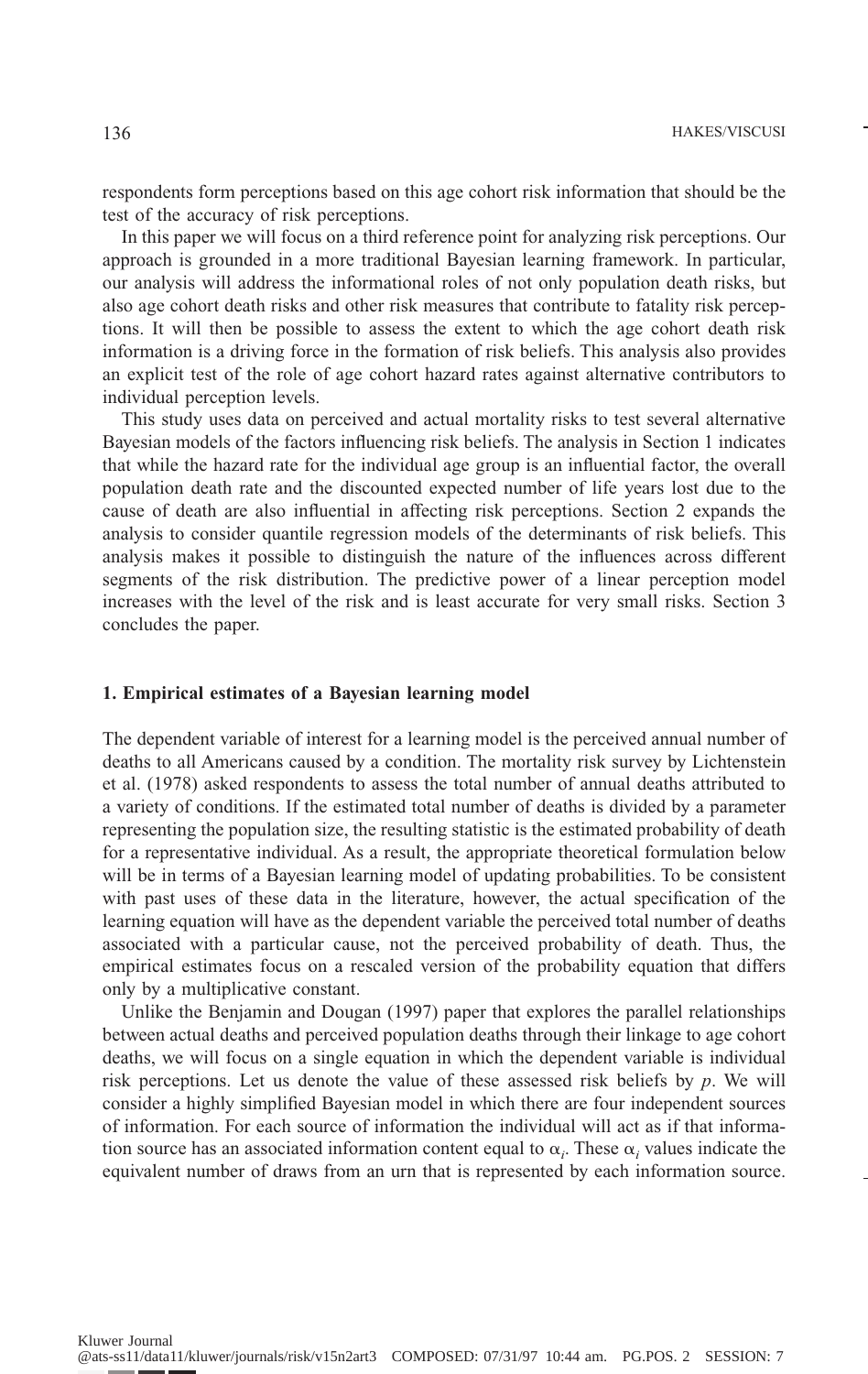To assist our formulation of a linear model, we make the simplifying assumption in the analysis that these are independent sources of information. In addition, we assume that probabilities can be characterized by the beta distribution of prior beliefs. The analysis below consequently will give the functional form by which people use these beta probabilities, given a series of independent sources of information, in forming their posterior beliefs. It should be noted that since the beta distribution is quite flexible and can assume a wide variety of skewed and symmetric shapes that this assumption is not particularly restrictive.

The first of the four sources of information that we distinguish is that individuals may have prior risk beliefs from sources other than those indicated below, where this prior risk has a probability value of *q* with informational content  $\alpha_1$ . Second, the actual risk of death *a* from the particular cause of death may enter these risk perceptions with an informational weight  $\alpha_2$ . The standard analyses of the accuracy of risk beliefs, following Lichtenstein et al. (1978), typically have treated *a* as the only informational component that is used in assessing the accuracy of risk beliefs. Viscusi (1992) and his previous work cited therein use this variable alone to estimate a Bayesian learning model of mortality risk beliefs. Third, the hazard rate *h* for the age-specific group answering the survey may be a contributor to subjects' risk perceptions. This variable, which has an informational weight  $\alpha_3$ , is the central and solitary explanatory variable in the Benjamin and Dougan (1997) analysis. Finally, the fourth contributor to risk beliefs is the discounted lost life expectancy due to the cause of death, which we denote by  $d$  with an informational content  $\alpha_4$ .

The functional form that arises from consideration of these four different information sources consequently is

$$
p = \frac{\alpha_1 q + \alpha_2 a + \alpha_3 h + \alpha_4 d}{\alpha_1 + \alpha_2 + \alpha_3 + \alpha_4} \tag{1}
$$

where  $0 \leq \alpha_i$ ,  $i \in \{1, \ldots, 4\}$ . If we let

$$
\beta_i = \frac{\alpha_i}{(\alpha_1 + \alpha_2 + \alpha_3 + \alpha_4)},\tag{2}
$$

where  $0 \leq \beta_i \leq 1$ , then

$$
p = \beta_1 q + \beta_2 a + \beta_3 h + \beta_4 d. \tag{3}
$$

As the role of individual prior risk beliefs is not observable, the first term in Equation 3 will be represented by the constant term in a regression analysis of the determinants of risk beliefs. The other coefficients will represent the fraction of the total risk information corresponding to each information source, as is indicated by the relationship in Equation 2. Since the estimation will be in terms of total deaths rather than probabilities these coefficients will represent the proportional weight placed upon the informational source multiplied by the size of the total U.S. population base.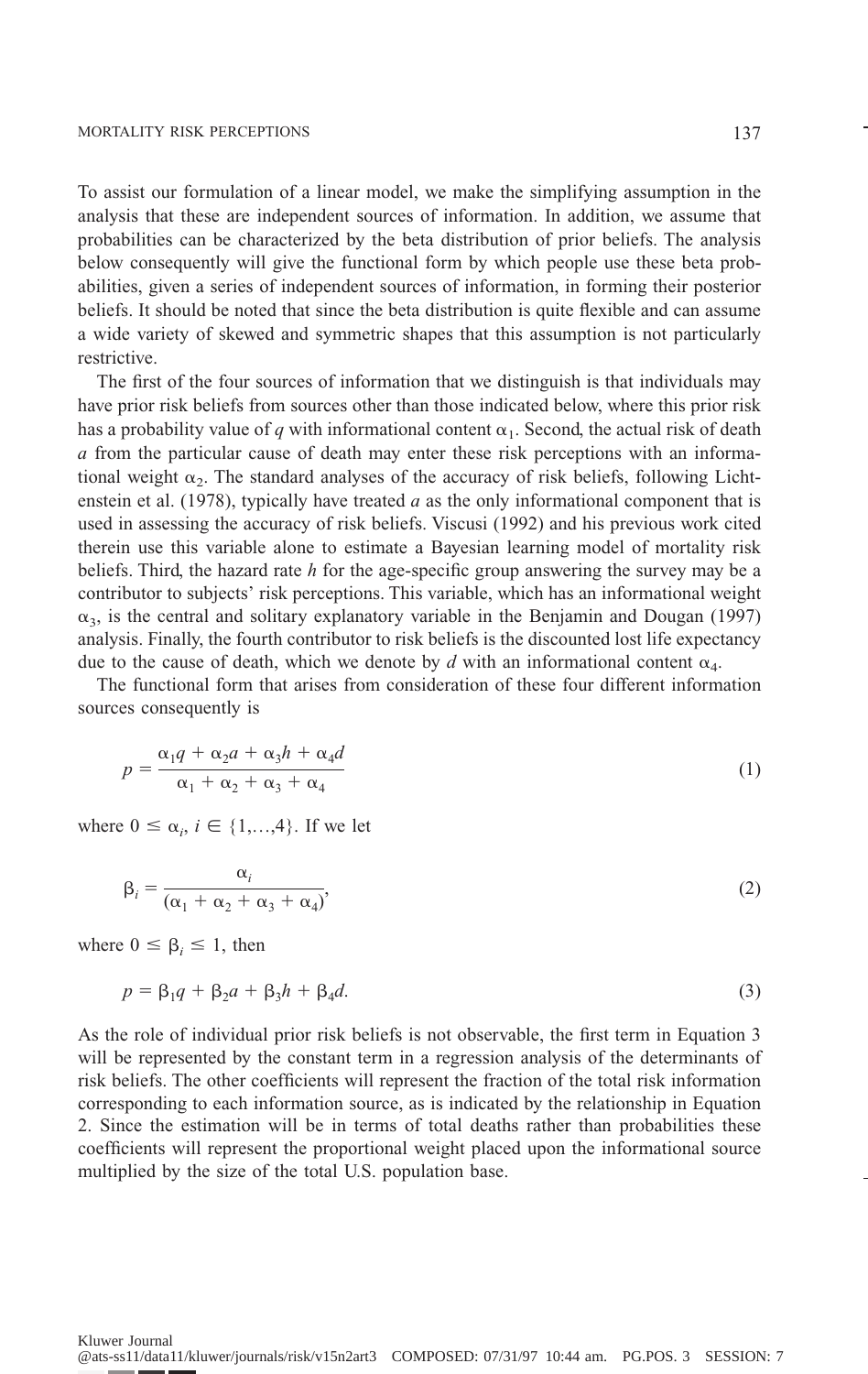This Bayesian analysis consequently incorporates several different concerns that have appeared in the literature. Beginning with the analysis in Lichtenstein et al. (1978), the approach used to assess the accuracy of risk perceptions has been to regress individual risk beliefs against the total number of fatalities for a condition. The primary result that has been observed is that the intercept is positive and that a slope of less than 1.0 has been associated with the actual risk variable. Viewed from a Bayesian perspective, these results are not surprising. A positive intercept simply indicates that there are sources of information other than total population death risks that will influence risk beliefs. To the extent that there is heterogeneity in risk or other legitimate reasons for risk beliefs to vary across respondent groups, then one would expect there to be a positive intercept term. Empirical results consistent with such a Bayesian approach are reported in Viscusi (1992) and in previous works cited therein.

The first novel addition included in Equation 1 is the hazard rate variable *h*. Benjamin and Dougan (1997) hypothesized that the Lichtenstein et al. (1978) finding is due to costly information. Consequently, respondents rely on their age-group hazard rates rather than overall population death risks in forming their risk beliefs. Since the age group of 15–24 year-olds is pertinent for the sample of college students used as respondents, our analysis includes the 1992 death rate for that group as an explanatory variable in the analysis.<sup>1</sup> Empirical tests of our equations using functional forms identical to those of Benjamin and Dougan (1997) yielded results that were either similar to their findings or more supportive, given the empirical structure of their rational expectations analysis.

Our analysis consequently embodies a more general learning structure than that of Benjamin and Dougan (1997). They consider the extreme learning case in which only the age-specific hazard rate matters. This implicitly assumes other information sources are infinitely costly, whereas the previous psychology literature assumed that only the general population risk is of consequence. Our analysis includes both risks as potential information sources. Moreover, since the survey question asked respondents to state the population risk not the age-specific hazard, it seems reasonable to test the learning process with reference to that relationship.

The final risk variable included in equations 1 and 3 measures the duration of life lost. Viscusi, Hakes, and Carlin (1997) hypothesize that people may not be assessing the total mortality risk for the population but in addition may be taking into account the discounted lost life expectancy of victims when estimating death risks. Causes of death that lead to more substantial life expectancy loss such as automobile accidents may be treated differently and have greater weight in the formation of risk beliefs than causes of death associated with small life expectancy loss, such as respiratory failure of the elderly due to air pollution. Following their analysis, we include an interaction term between the discounted lost life expectancy and actual deaths. Inclusion of this term in the analysis will serve two functions. First, it will serve as a benchmark for judging the extent of the influence of the hazard rate term from the Benjamin and Dougan (1997) model as compared to other explanatory variables contributing to risk beliefs. Second, including both the hazard rate and the discounted lost life expectancy-related measure will test the importance of the Benjamin and Dougan hazard rate variable in the context of the Viscusi, Hakes, and Carlin (1997) model of the formation of risk perceptions.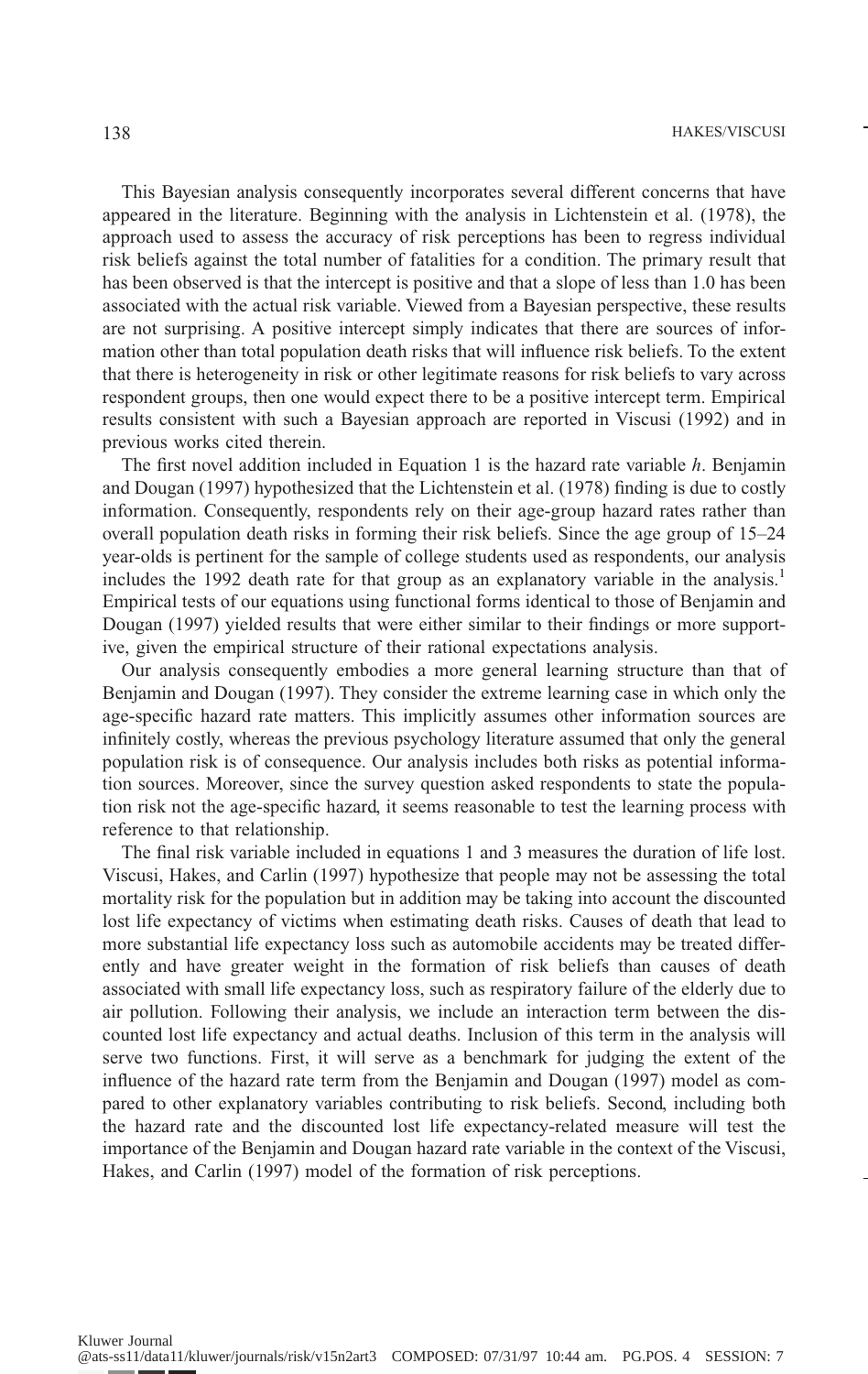## *1.1. Data sources*

Data on the actual and perceived deaths from each condition were from Lichtenstein et al. (1978). These data also defined the medical conditions used in the analysis. Age-group hazard rate information and the data used to compute discounted lost life expectancies are drawn from the National Center for Health Statistics (1994) report, *Vital Statistics of the United States*, and the National Safety Council (1993) *Accident Facts* report. Hazard rates are stated in units of deaths per 100,000 individuals in that cohort. Viscusi, Hakes and Carlin (1997) discuss the construction of the discounted lost life expectancy variable in greater detail.<sup>2</sup>

The Lichtenstein et al. (1978) study asked college students at the University of Oregon for their judgments of the number of annual deaths in the United States which could be expected from each of 42 different causes. As a frame of reference, the survey told half of the students the true number of auto accident fatalities each year and the other half the true number of electrocution fatalities each year. Benjamin and Dougan (1997) pool these two groups of observations, and we follow their approach in order to maintain consistency with their study. Regression analyses with separate intercept terms failed to indicate statistically significant differences in the models.

Information on age-group hazard rates is not available for all 42 conditions in the Lichtenstein et al. (1978) dataset. Benjamin and Dougan (1997) used 1972–1973 death rates and were able to find age-group hazard rates for 29 of the 42 conditions. Using 1992 death rates, we independently also found hazard rates for 29 conditions, but each group found data for three conditions the other group did not. Changes in relative death rates between 1972 and 1992 were sufficiently small as not to substantially alter the results.

Merely showing that people use the age-group hazard rate in forming their perceptions in the same manner in which the variable is correlated with population death rates is not sufficient to indicate that this is the sole source of information from the standpoint of the Bayesian learning model. First, it is necessary to control for other significant factors to ascertain that the relationship depicted above does not rely on covariates. Second, once these other factors have been taken into account, it must be determined whether the age-group hazard rate variable adds explanatory power above that obtained from use of the other variables alone. If this cannot be shown, it is quite possible that the relationship reported by Benjamin and Dougan (1997) is actually attributable to other factors, such as discounted lost life expectancy, which are highly correlated with age-group hazard rates.

#### *1.2. Empirical estimates*

Table 1 shows a series of models designed to illustrate the usefulness of age-group hazard rates as a regressor. Each equation is a variant of Equation 3, except that one or more variables may have been omitted so as to test for their influence in the model. All standard errors are heteroskedasticity-adjusted. The first three columns are simple single-regressor models. The second column represents the linear version of the regression as modeled in Benjamin and Dougan (1997), who use a logarithmic formulation. The parameter estimate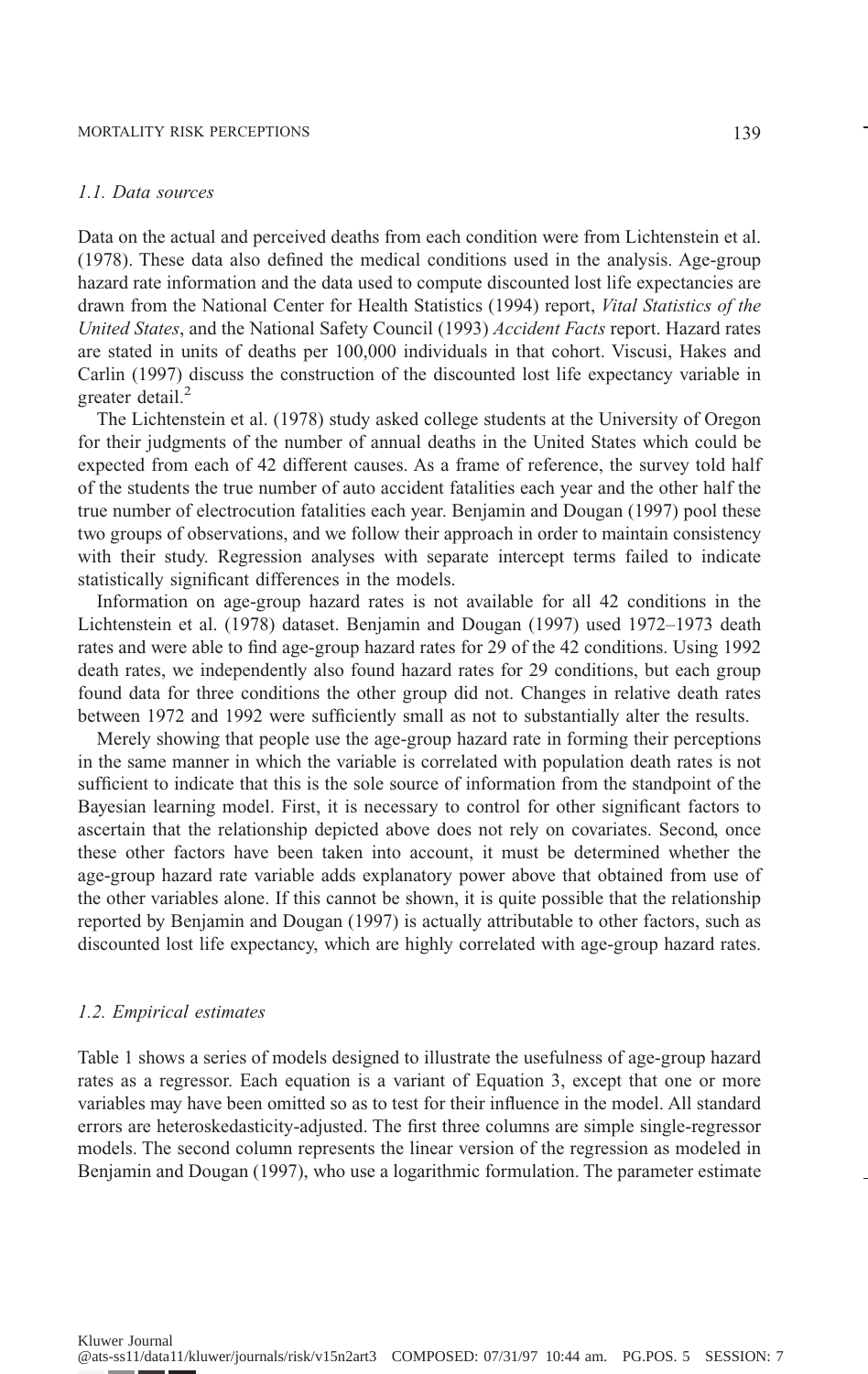|                                                                                                                                                                                                                                                                                                                                                                                                                                                                                                                                  |                       |                   |                        | Coefficient (standard error) <sup>1</sup> |                         |                      |                        |
|----------------------------------------------------------------------------------------------------------------------------------------------------------------------------------------------------------------------------------------------------------------------------------------------------------------------------------------------------------------------------------------------------------------------------------------------------------------------------------------------------------------------------------|-----------------------|-------------------|------------------------|-------------------------------------------|-------------------------|----------------------|------------------------|
| Independent variable                                                                                                                                                                                                                                                                                                                                                                                                                                                                                                             |                       |                   |                        |                                           |                         | c                    |                        |
| Intercept                                                                                                                                                                                                                                                                                                                                                                                                                                                                                                                        | 5851 **<br>(2224)     | 2975 **<br>(1406) | 4500 **<br>(1716)      | (941.0)<br>$-90.5$                        | $-100.9$<br>779.0)      | $-268.2$<br>(889.0)  | $-240.6$<br>(697.0)    |
| <b>Actual Population Deaths</b>                                                                                                                                                                                                                                                                                                                                                                                                                                                                                                  | $0.049***$<br>(0.004) |                   |                        | $0.040***$<br>(0.005)                     | $-0.356$ ***<br>(0.052) |                      | $-0.342***$<br>(0.054) |
| Hazard Rate for 15-24 Age Group                                                                                                                                                                                                                                                                                                                                                                                                                                                                                                  |                       | 1331 ***<br>(335) |                        | $1075$ ***<br>(324)                       |                         | 950.5 **<br>(310.5)  | (106.7)<br>63.8        |
| Actual Deaths $\times$ Discounted Lost Life Expectancy                                                                                                                                                                                                                                                                                                                                                                                                                                                                           |                       |                   | $0.008$ ***<br>(0.001) |                                           | $0.057$ ***<br>(0.007)  | $0.006**$<br>(0.001) | $0.055$ ***<br>(0.007) |
|                                                                                                                                                                                                                                                                                                                                                                                                                                                                                                                                  | 0.46                  | 0.44              | 0.57                   | 0.74                                      | 0.92                    | 0.77                 | $\overline{0.9}$       |
| <sup>2</sup> Lost life expectancy values are discounted at 3 percent and include a 10 year lag where appropriate for diseases with a gestation period<br>heteroskedasticity-adjusted using the procedure in White (1980).<br>***Parameter estimate significant at 99 percent confidence level (two-tailed test)<br>**Parameter estimate significant at 95 percent confidence level (two-tailed test)<br>*Parameter estimate significant at 90 percent confidence level (two-tailed test)<br><sup>1</sup> All standard errors are |                       |                   |                        |                                           |                         |                      |                        |

Table 1. Regression Analysis of Perceived Total Population Deaths by Cause *Table 1.* Regression Analysis of Perceived Total Population Deaths by Cause

140 HAKES/VISCUSI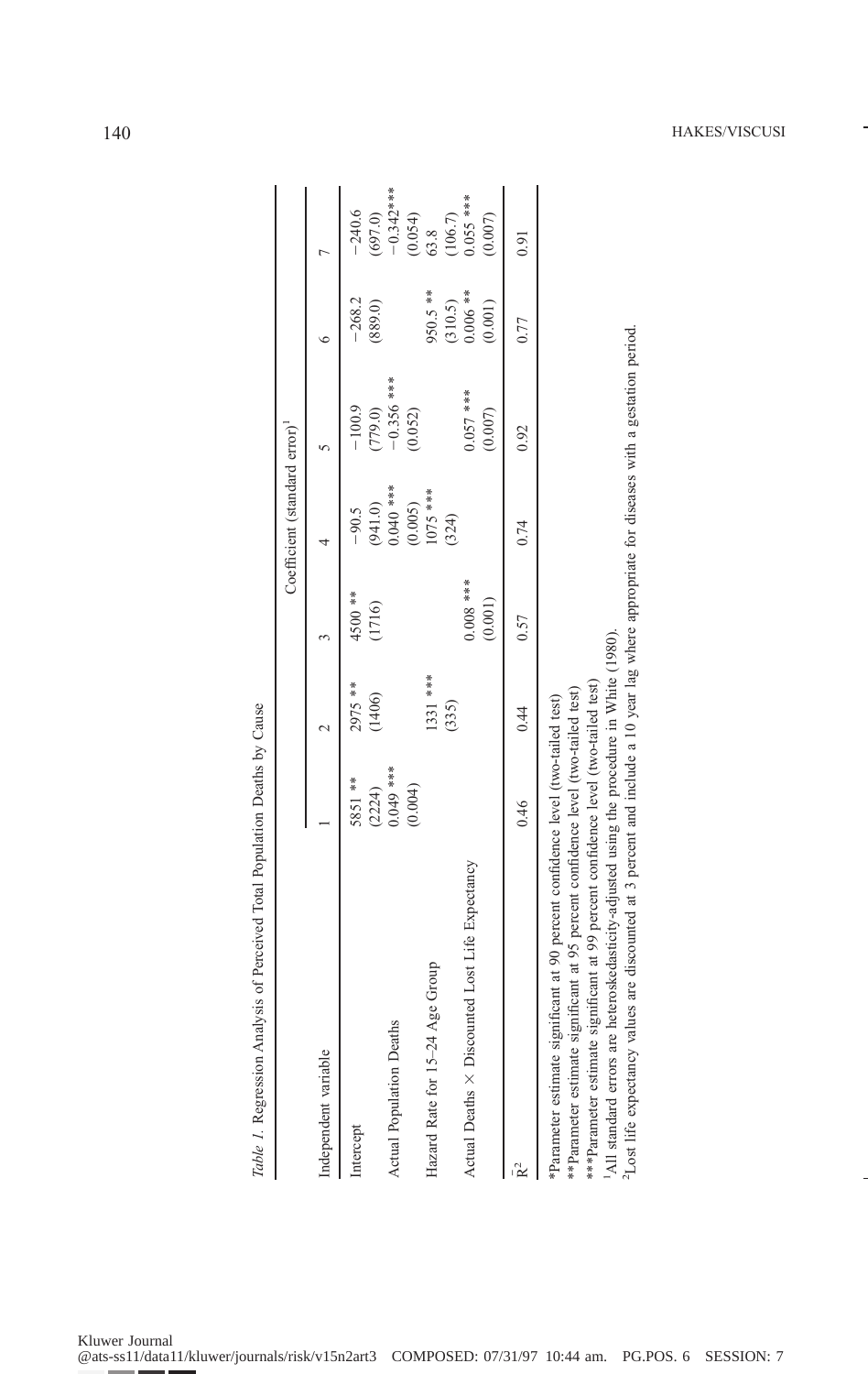#### MORTALITY RISK PERCEPTIONS 141

of 1331 suggests that each additional point of age-group hazard rate would increase an individual's estimate for the number of population deaths by 1331. Stated in another way, an increase in hazard rate of 1 death per 100,000 15–24 year olds would increase the perceived population death rate by 0.649 per 100,000.

Comparing the three single-variable models, overall deaths and age-group hazard rates seem about equally useful in determining risk perceptions, as both models have strongly significant risk variables that explain between 44 and 46 percent of the variation in people's estimates of deaths from a condition. The model using an interaction term representing the cross-product of actual deaths and the discounted lost life expectancy associated with the condition performs even more strongly with an explanatory power of 57 percent of the variation in risk beliefs.

Columns 4 through 6 of Table 1 present the possible two-variable models using these regressors. Each of these models represents an improvement over the single-variable models, as both variables have significant parameter estimates in each model, and the explanatory power is much greater. However, it is the model which uses actual deaths and the interaction term between actual deaths and discounted lost life expectancy that is most effective, as these two variables explain 92 percent of the variation in individuals' risk perceptions, with each variable being statistically significant at the 99 percent confidence level, two-tailed test.

The set of age-group hazard rates does not represent the best single predictor of individuals' risk perceptions. Nor is this variable part of the best two-variable prediction model for risk perceptions.

The final test of the age-specific hazard variable's explanatory power appears in column 7 of Table 2. This equation adds the age-group hazard variable to the regression used in column 5. That addition causes the  $R^2$  of the model to drop slightly. More importantly, the coefficient for this variable is not statistically significant and does not pass the pertinent F-test for inclusion in the equation.<sup>3</sup>

The significance of the age-group hazard rate variable in Benjamin and Dougan (1997) arises primarily from the log-log functional form those authors used for their regressions. Even though the learning model in Equation 3 is linear, we will also take a logarithmic transformation of each variable for comparability with their study. Each regression shown in Table 2 represents the logarithmic analog of the linear regression results reported in the corresponding column of Table 1. The age-group hazard rate variable has a significant parameter estimate (at the 90 percent or better significance level) in each regression where it appears. However, this variable is still not a very powerful predictor of individuals' risk perceptions. The single-variable regressions, which appear in columns 1 through 3 of Table 2, all indicate significant parameter estimates for the risk variable regressor. The column 1 equation using the natural logarithm of actual deaths and the column 3 equation using the natural logarithm of the interaction term between actual deaths and discounted lost life expectancy explain between 78 and 82 percent of the variation in the dependent variable (the natural logarithm of perceived deaths). However, the model using the logarithm of the age-group hazard rate has an  $\overline{R}^2$  value of only 0.31. Either of the other variables used alone explains twice as much variation in the logarithm of risk perceptions as does the natural logarithm of age-group hazard rate.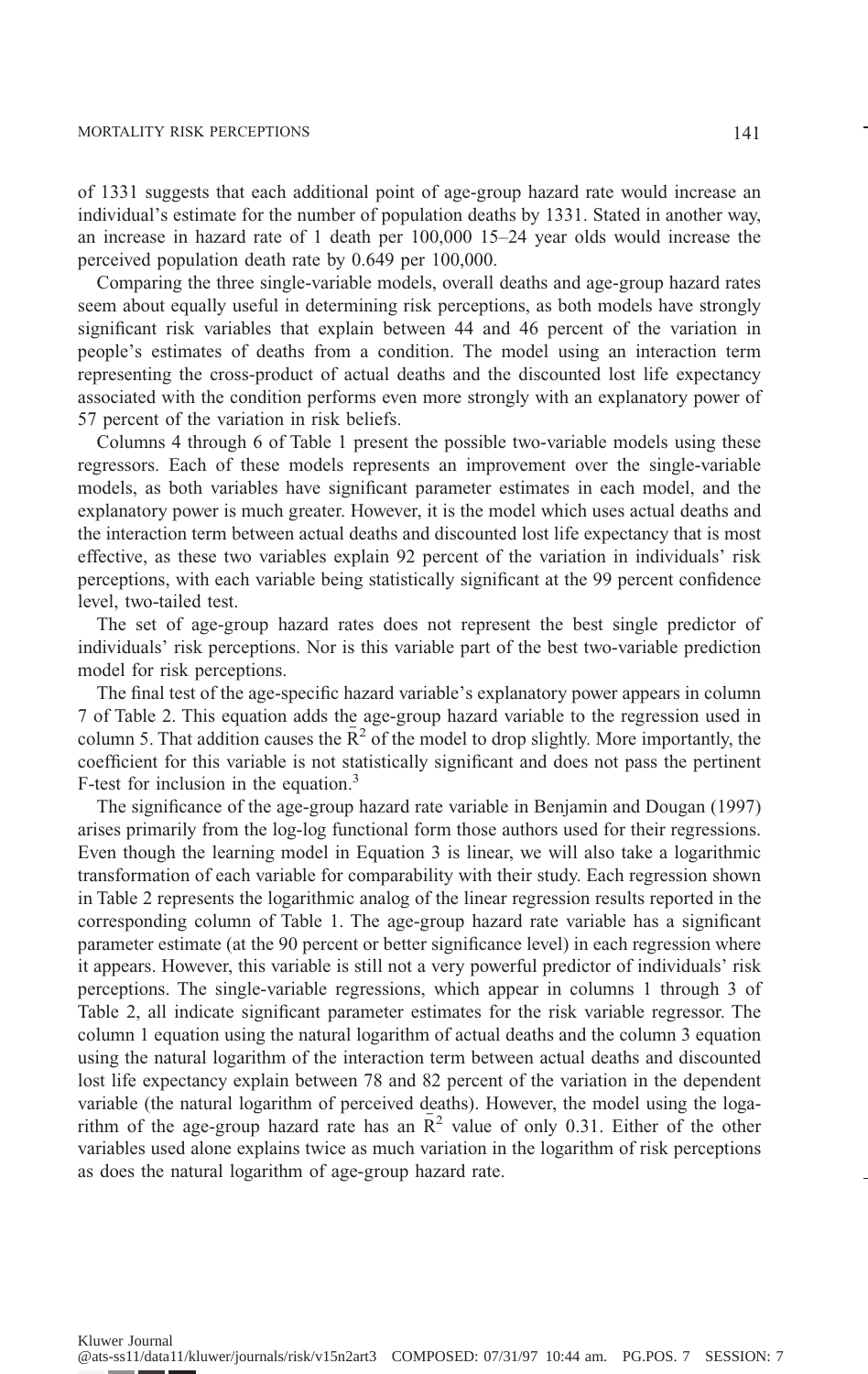|                                                                                                                                                                                                                                                                                                                                                                                                                                                                                                                                   |                        |             |             | Coefficient (standard error) <sup>a</sup> |                     |            |                     |
|-----------------------------------------------------------------------------------------------------------------------------------------------------------------------------------------------------------------------------------------------------------------------------------------------------------------------------------------------------------------------------------------------------------------------------------------------------------------------------------------------------------------------------------|------------------------|-------------|-------------|-------------------------------------------|---------------------|------------|---------------------|
| Independent Variable                                                                                                                                                                                                                                                                                                                                                                                                                                                                                                              |                        |             |             |                                           |                     | €          |                     |
| Intercept                                                                                                                                                                                                                                                                                                                                                                                                                                                                                                                         | 3.059 ***              | 7.821 ***   | $1.241$ **  | 3.615 ***                                 | 0.399               | $1.814**$  | 000                 |
| In(Actual Deaths)                                                                                                                                                                                                                                                                                                                                                                                                                                                                                                                 | $0.532$ ***<br>(0.364) | (0.201)     | (0.481)     | $0.472***$<br>(0.405)                     | $-0.283$<br>(0.933) | (0.511)    | $-0.061$<br>(0.961) |
|                                                                                                                                                                                                                                                                                                                                                                                                                                                                                                                                   | (0.041)                |             |             | (0.041)                                   | (0.232)             |            | (0.240)             |
| In(Hazard Rate for 15-24 Age Group)                                                                                                                                                                                                                                                                                                                                                                                                                                                                                               |                        | $0.473$ *** |             | 191 ***                                   |                     | $0.129**$  | $0.122 *$           |
|                                                                                                                                                                                                                                                                                                                                                                                                                                                                                                                                   |                        | (0.101)     |             | (0.058)                                   |                     | (0.056)    | (0.061)             |
| In(Actual Deaths × Discounted Lost Life Expectancy) <sup>p</sup>                                                                                                                                                                                                                                                                                                                                                                                                                                                                  |                        |             | $0.574$ *** |                                           | $0.869**$           | $0.525$ ** | $0.592$ **          |
|                                                                                                                                                                                                                                                                                                                                                                                                                                                                                                                                   |                        |             | (0.042)     |                                           | (0.256)             | (0.042)    | (0.262)             |
|                                                                                                                                                                                                                                                                                                                                                                                                                                                                                                                                   | 0.78                   | 0.31        | 0.82        | 0.82                                      | 0.82                | 0.84       | 0.84                |
| <sup>b</sup> Lost life expectancy values are discounted at 3 percent and include a 10 year lag where appropriate for diseases with a gestation period.<br><sup>a</sup> All standard errors are heteroskedasticity-adjusted using the procedure in White (1980).<br>significant at 99 percent confidence level (two-tailed test)<br>**Parameter Estimate significant at 95 percent confidence level (two-tailed test)<br>*Parameter Estimate significant at 90 percent confidence level (two-tailed test)<br>***Parameter Estimate |                        |             |             |                                           |                     |            |                     |
|                                                                                                                                                                                                                                                                                                                                                                                                                                                                                                                                   |                        |             |             |                                           |                     |            |                     |

Table 2. Regression Analysis of Log of Perceived Total Population Deaths by Cause *Table 2.* Regression Analysis of Log of Perceived Total Population Deaths by Cause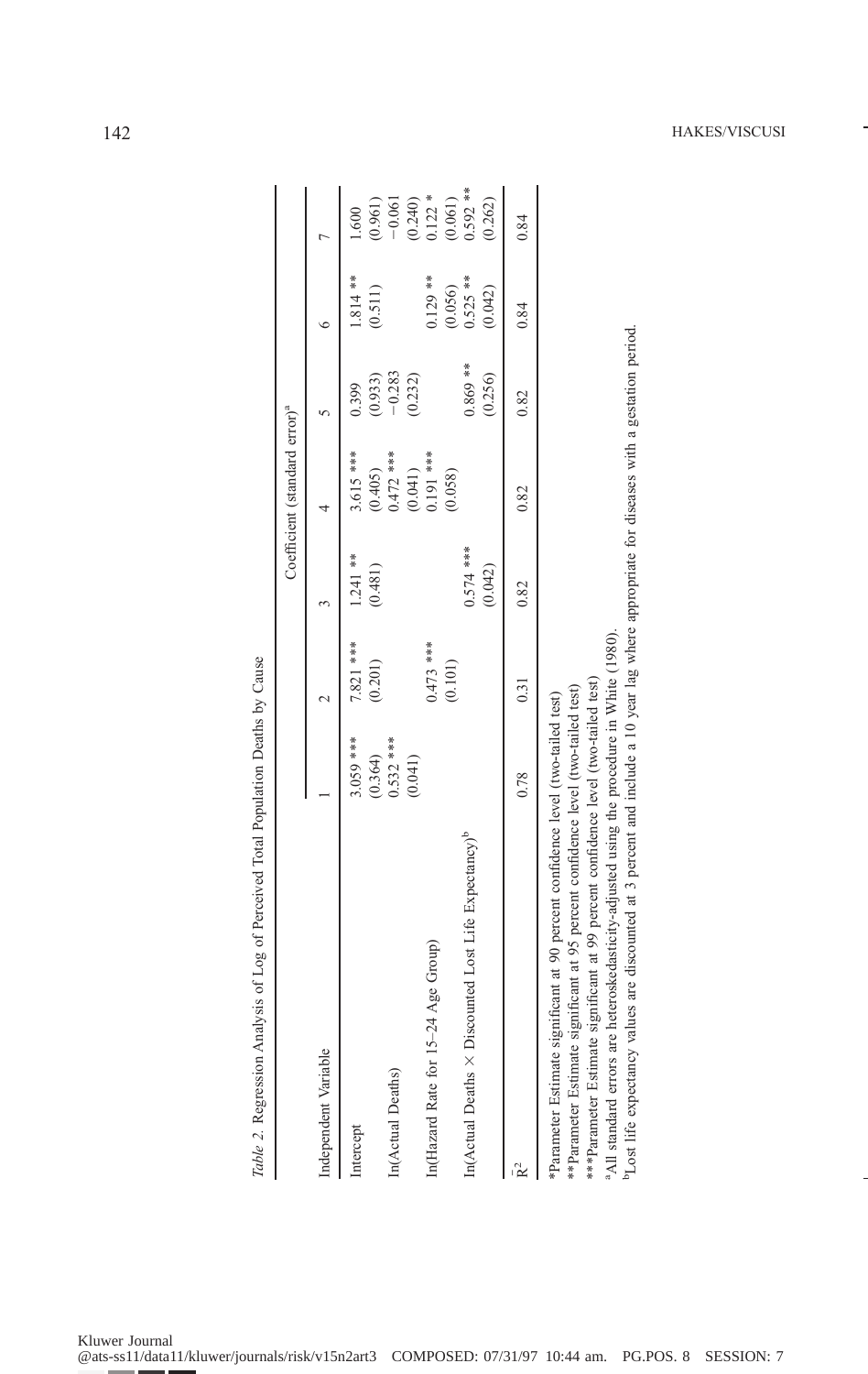#### MORTALITY RISK PERCEPTIONS 143

The three possible two-variable combinations of variables are shown in columns 4 through 6. Each equation represents an improvement over any of the single-variable models. While the model using logged age-group hazard rates together with the logged actual death totals offers the advantage that both parameter estimates are highly significant (99 percent confidence level or better), all three equations have approximately equal overall explanatory power. The increase in the explanatory power of the model brought about by the addition of the age-group hazard rate variable to the two-variable model depicted in column 5 is significant.<sup>4</sup>

## *1.3. Implications of the learning model*

The implication of these results for the role of the age-group hazard rate is quite mixed. In each case, this variable is significant individually, but is of less significance when included in equations with other risk variables likely to affect respondent risk beliefs. Overall, the main implication of recognition of the role of the hazard rate is that respondents take into account a variety of partially correlated risk information sources informing their overall risk beliefs, including actual deaths, the age group hazard rate, and the discounted lost life expectancy. Assessment of individual rationality consequently must be appropriately framed within the context of taking advantage of available sources of information in forming risk beliefs. The results here indicate that while risk perceptions are not identically equal to actual risk levels, the factors influencing these risk beliefs function in a manner that is quite consistent with the predictions of a rational Bayesian learning model in which individuals avail themselves of diverse forms of information and use this information in a sensible manner.

### **2. Quantile regression estimates**

The analysis thus far has considered the determinants of risk perceptions based on a variety of types of information that might be available. Whereas the standard empirical analyses in this area simply investigate a link between risk perceptions and the level of the actual risk for a cause of death, this analysis has broadened the group of concerns to also add hazard rates and discounted lost life expectancy to these perceptional influences.

The main result that has held true in the literature is that overall people tend to overestimate risks of low probability events and underestimate the risks associated with extremely likely events. Thus, the character of the risk perceptions and the way in which people think about risk may differ depending on the level of the risk. Although a variety of statistical analyses such as those explored above can be instructive, they do not isolate the specific factors driving risk beliefs at different levels of risk. For example, it may be the case that people think differently about very rare risks that they face as opposed to more frequently occurring risks. Risk perceptions of extremely rare events may not be affected to a great extent by the individual's own experience with those events or knowledge of individuals who have experienced the risk outcome. Instead, the types of infor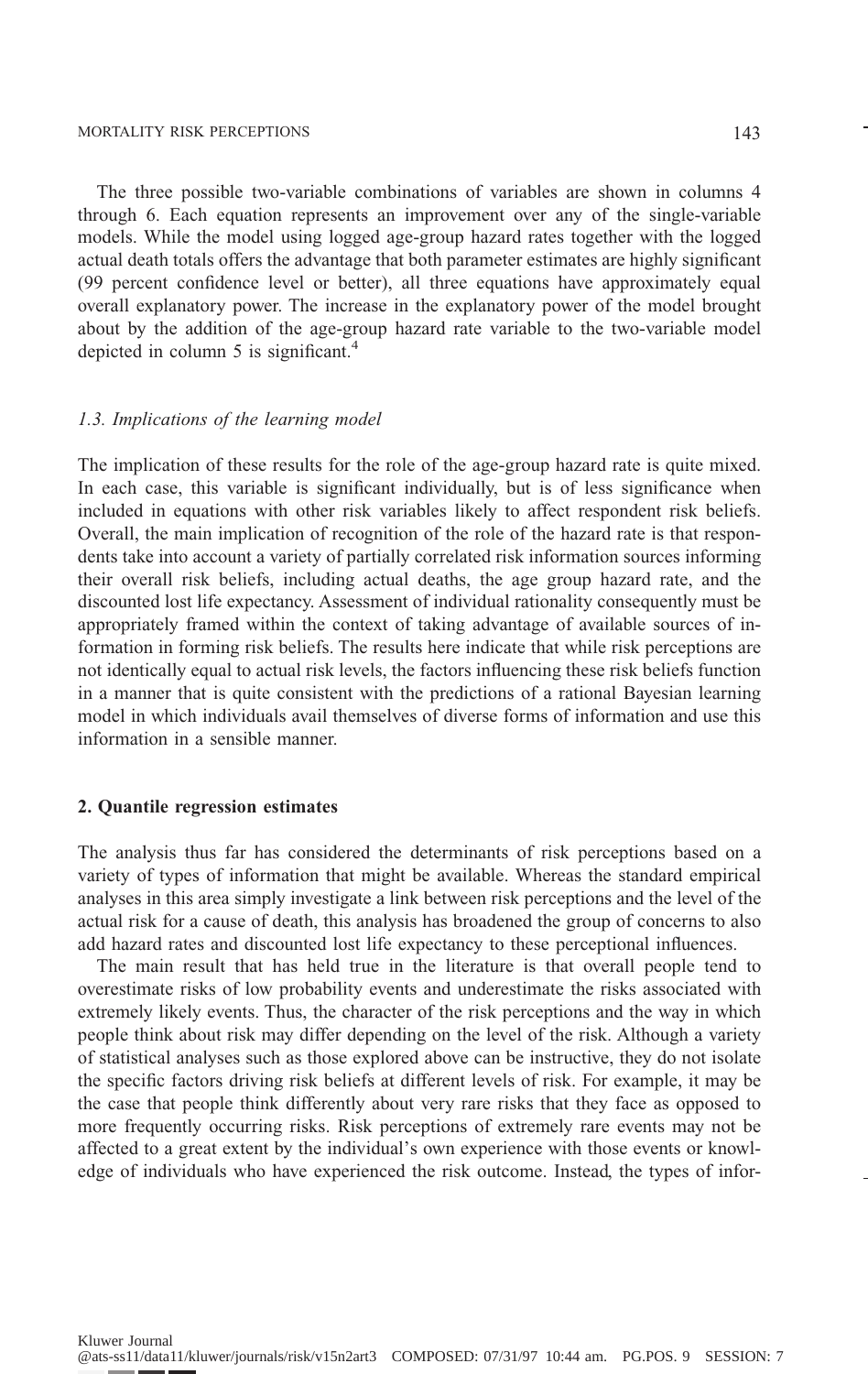mation sources may be much more indirect and may rely on more fragmentary assessments by the media. An interesting economic and risk perception issue more generally is whether people avail themselves of these different information sources to the same degree when considering risks of differing magnitude.

The economics of information would suggest that people should be better informed of larger risks than small risks. Since information acquisition is costly, people should be willing to incur more costs to learn about truly substantial risks to their lives. Learning through experience will also better enable people to learn about large risks since observations pertaining to frequently occurring risks such as automobile accidents will enable people to estimate these probabilities more accurately than for very rare events for which experiences are less informative.

To explore this issue rigorously, the approach we will use is a series of quantile regression models. The quantile regression models examine the determinants of the magnitude of risk perceptions at different quantiles of the risk perception distribution. This analysis can be undertaken for both the linear variation of the model as well as for the logarithmic transformation of the risk of values. In terms of the characteristics of the estimation model, the estimated coefficients of the risk perceptions  $p$  at the  $\tau$  satisfy

$$
Quant_{\tau}(p \mid X) = \beta_{\tau}' X,\tag{4}
$$

where the vector of coefficients for the  $\tau$  th quantile is designated by  $\beta_{\tau}$ .

To see examples of the kinds of risks that the different percentiles of the risk distribution that will be the focus of the analysis, consider the two panels in Table 3. The top panel gives examples of the risk distribution for the subsample that was given the motor-vehicle

| Motor Vehicle Accident-Anchored Subsample:         |         |                                                  |        |          |                                                                  |
|----------------------------------------------------|---------|--------------------------------------------------|--------|----------|------------------------------------------------------------------|
|                                                    |         | Percentile of Death Risk Perception Distribution |        |          |                                                                  |
|                                                    | 0.10    | 0.25                                             | 0.50   | 0.75     | 0.90                                                             |
| Cause of death                                     | Measles | Appendicitis Diabetes                            |        | Homicide | All Cancer                                                       |
| Perceived number of deaths                         | 331     | 880                                              | 2,138  | 8,441    | 47,523                                                           |
| Deaths in 1978 (population 205 million)            | 5       | 902                                              | 38,950 | 18,860   | 328,000                                                          |
| Hazard rate for $15-24$ year-olds (per $100,000$ ) | 0.0     | 0.0                                              | 0.3    | 19.9     | 4.9                                                              |
| Lost Life Expectancy                               | 73.6    | 13.5                                             | 12.8   | 43.5     | 14.4                                                             |
| Electrocution-Anchored subsample:                  |         |                                                  |        |          |                                                                  |
|                                                    |         | Percentile of Death Risk Perception Distribution |        |          |                                                                  |
|                                                    | 0.10    | 0.25                                             | 0.50   | 0.75     | 0.90                                                             |
| Cause of death                                     |         |                                                  |        |          | Measles Tuberculosis Drowning Homicide Motor vehicle<br>accident |
| Perceived number of deaths                         | 85      | 448                                              | 1,425  | 3,691    | 33,884                                                           |
| Deaths in 1978 (population 205 million)            | 5       | 3,690                                            | 7,380  | 18,860   | 55,350                                                           |
| Hazard rate for $15-24$ year-olds (per $100,000$ ) | 0.0     | 0.1                                              | 2.0    | 19.9     | 34.1                                                             |
| Lost Life Expectancy                               | 73.6    | 17.2                                             | 42.9   | 43.5     | 37.2                                                             |

*Table 3.* Examples of Types of Risks at Different Quantiles of the Perceived Death Risk Distribution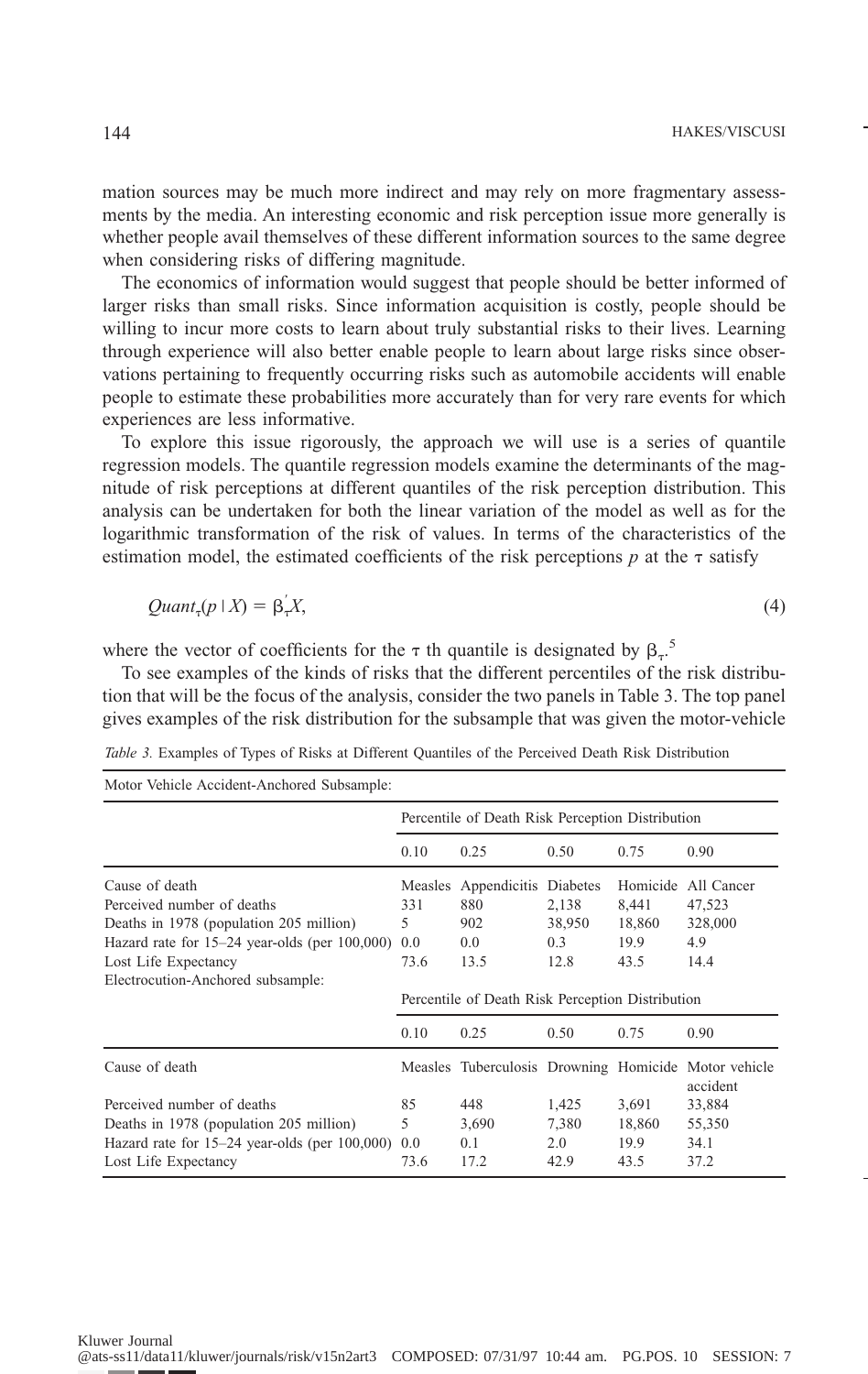accident risk as their anchor. The bottom panel gives the risk percentile distribution for the subsample with the electrocution risk anchor. In each case, at the  $10<sup>th</sup>$  percentile the risk level for the respondents risk perceptions is that associated with measles. At the first quartile, appendicitis is the pertinent risk for the motor-vehicle subsample, and tuberculosis is the pertinent risk for the electrocution-anchored subsample. At the median risk level, diabetes and drowning are the respective risks assessed by respondents. At the third quartile, homicides are the assessed risk in each of the two risk anchor cases. Finally, the risk measure representing all cancers is at the  $90<sup>th</sup>$  percentile of the motor-vehicle accident distribution, and motor-vehicle accidents are at the  $90<sup>th</sup>$  percentile of the electrocutionanchored risk perception distribution.

The second row of each panel indicates the perceived number of deaths associated with each percentile. As is evident in each case, the number of national deaths is fairly modest through the median, but then becomes grows geometrically as one moves to the  $90<sup>th</sup>$ percentile of the risk distribution. Although the perceived number of deaths increases dramatically as one moves to the higher percentiles, it is evident that the actual number of deaths increases even more dramatically.

At the very low risk percentiles, respondents overassess the small number of deaths by a large amount in proportional risk terms but not by a substantial amount in terms of the absolute number of deaths. At the upper percentiles of the risk distribution, there is a much more substantial under-estimation of the absolute risks involved, particularly in the case of cancer. The final two rows present the distributions of two of the other explanatory variables in the analysis. The hazard rate for 15–24 year-olds is negligible for the risks at all quantiles below the  $75<sup>th</sup>$  percentile. Moreover, for the  $90<sup>th</sup>$  percentile in the motorvehicle accident anchored subsample the pertinent cause of death is cancer, which also has a very low hazard rate for the youthful age group that constitutes the respondent set. It would consequently not be surprising that this respondent group might underassess this risk since it is not greatly pertinent to the risk factors to which they are exposed. This is the basic message of the Benjamin and Dougan (1997) paper.

The final row in Table 3 summarizes the discounted lost life expectancy for the different groups. The extent of life lost does not increase steadily with the risk perception percentile. Measles, which is at the lowest risk perception percentile shown, has the highest associated discounted lost life expectancy since it is primarily a childhood disease. In contrast, cancer has a relatively low discounted lost life expectancy even though it has a relatively high overall mortality rate. What the quantile regression analysis will do is ascertain how each of these different contributors to individual risk perceptions affects the character of risk perceptions at the different percentiles of the respondent risk perception distribution.

Table 4 presents the quantile regression results for both the linear perception model which appears in the upper panel and the log perception model which appears in the lower panel. In each case, the first column of results consists of the ordinary least squares estimates, which provide a reference point for assessing the overall effects for the sample. The subsequent five columns present the coefficient and standard error estimates for the quantiles 0.10, 0.25, 0.50, 0.75, and 0.90, respectively.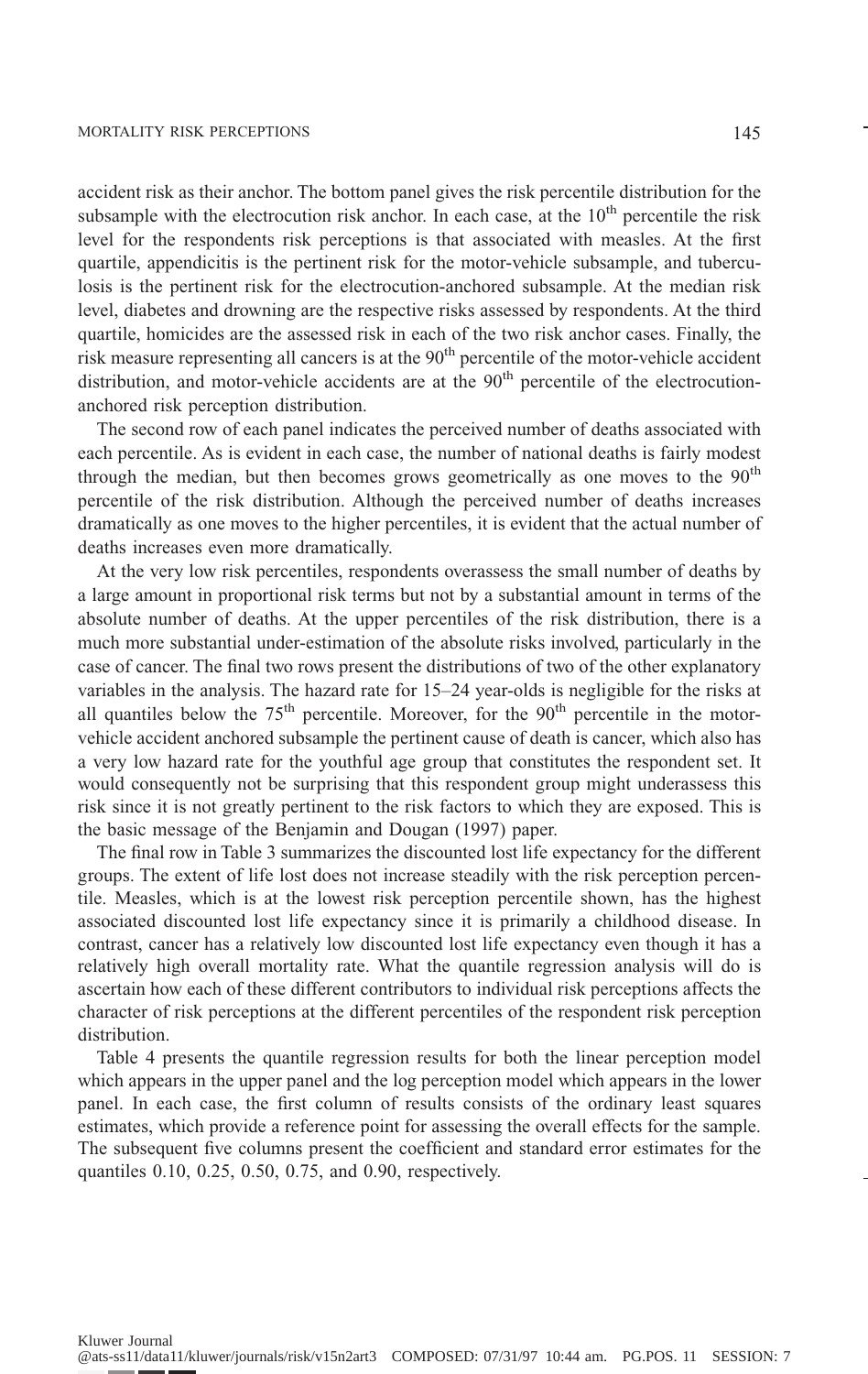| Linear Perception Models:         |                       |                       |                                                            |                                            |                                |                           |
|-----------------------------------|-----------------------|-----------------------|------------------------------------------------------------|--------------------------------------------|--------------------------------|---------------------------|
|                                   |                       |                       |                                                            | coefficient (standard error) <sup>a</sup>  |                                |                           |
|                                   |                       |                       |                                                            | Quantile                                   |                                |                           |
| Explanatory Variable              | STIO                  | 0.10                  | 0.25                                                       | 0.50                                       | 0.75                           | 0.90                      |
| Constant                          | $-240.6$              | $-763.9$              | $82.1\,$                                                   | $171.7\,$                                  |                                | 834.1                     |
| Actual Deaths                     | $(696.6)$<br>$-0.342$ | $(949.3)$<br>-0.115   | $(229.5)$<br>$-0.117$<br>$(0.073)$<br>$-0.656$<br>$(74.5)$ | $(290.5)$<br>-0.240<br>(0.120)**<br>-9.125 | $323.6$<br>(121.5)**<br>-0.361 | $(300.3)$ ***<br>$-0.321$ |
|                                   | $(0.054)$ **          |                       |                                                            |                                            |                                |                           |
| Hazard Rate for                   | 63.75                 | $(0.071)$<br>-60.02   |                                                            |                                            | $(0.093)$ **<br>170.45         | $(0.130)$ ***<br>469.59   |
| 15-24 Year Olds                   | (106.7)               | (172.5)               |                                                            | (244.6)                                    | (233.7)                        | (428.7)                   |
| Actual Deaths × Discounted        |                       |                       |                                                            |                                            |                                |                           |
| Lost Life Expectancy <sup>b</sup> | $(0.007)$ **<br>0.055 | $(0.011)$ **<br>0.023 | $(0.011)$ **<br>0.023                                      | $(0.017)$ **<br>0.041                      | $(0.013)$ **<br>0.060          | $(0.018)$ ***<br>0.055    |
| Pseudo $\mathbf{R}^2$             | 0.91                  | 0.43                  | 0.53                                                       | 0.66                                       | 0.79                           | 0.88                      |
| Log Perception Models:            |                       |                       |                                                            |                                            |                                |                           |
|                                   |                       |                       |                                                            | coefficient (standard error) <sup>a</sup>  |                                |                           |
|                                   |                       |                       |                                                            | Quantile                                   |                                |                           |
| Explantory Variable               | <b>OLS</b>            | 0.10                  | 0.25                                                       | 0.50                                       | 0.75                           | 0.90                      |
| Constant                          | 1.600                 | $-0.107$              | 1.618                                                      |                                            |                                | 2.956                     |
|                                   | (0.961)               | $(1.201)$<br>-0.356   | (1.095)                                                    | $1.374$<br>(1.517)<br>0.074                | $3.242$<br>(2.194)<br>0.047    | $(1.349)*$                |
| In(Actual Deaths)                 | $-0.061$              |                       | 0.085                                                      |                                            |                                | $-0.297$                  |
|                                   | (0.240)               | (0.354)               | (0.338)                                                    | (0.391)                                    | (0.476)                        | (0.348)                   |
|                                   |                       |                       |                                                            |                                            |                                |                           |

Table 4. Quantile Regressions of Perceived Population Deaths *Table 4.* Quantile Regressions of Perceived Population Deaths

## 146 HAKES/VISCUSI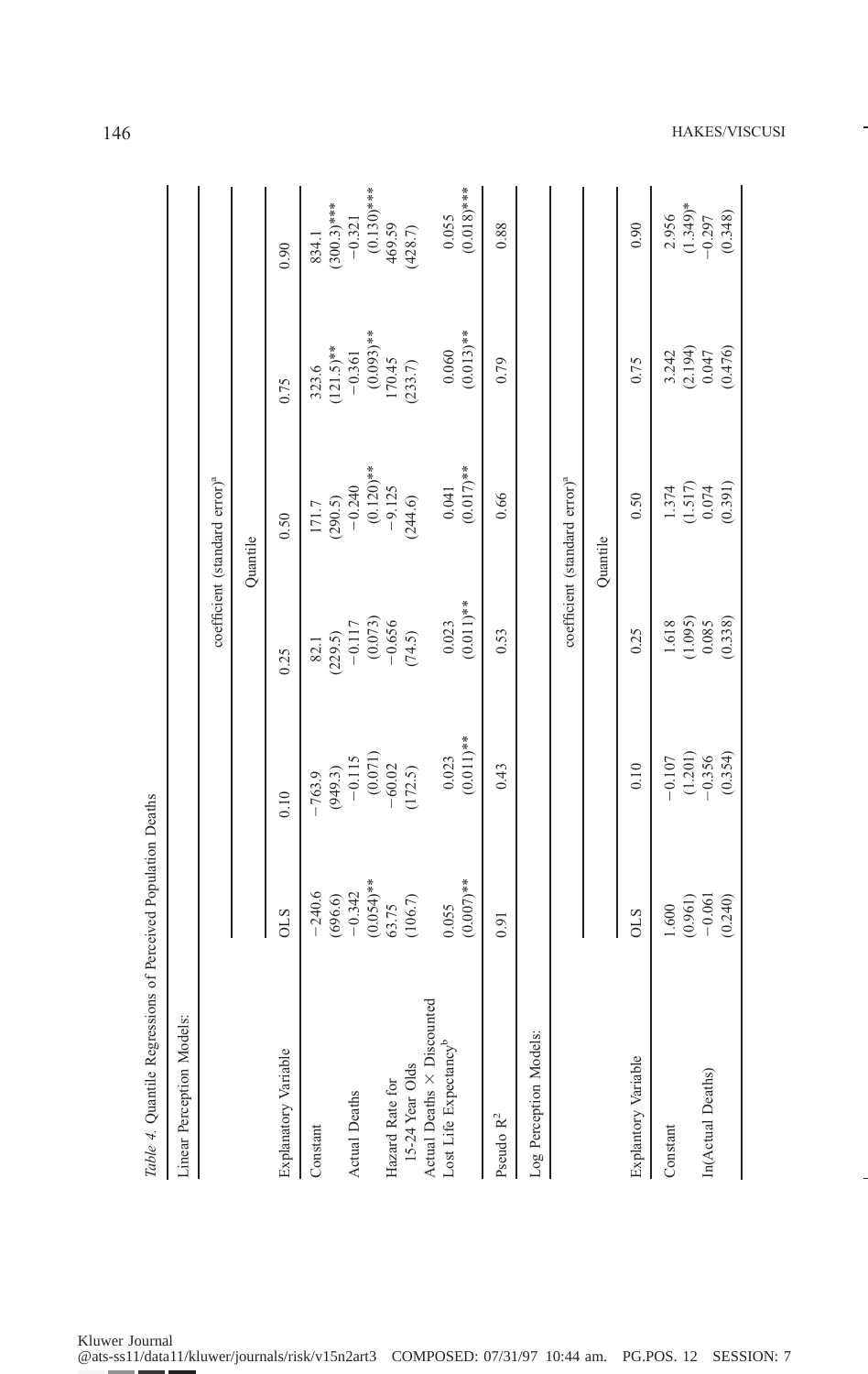| Ş |  |
|---|--|
| ₹ |  |
| ī |  |

| l<br>inear Perception N. |  |
|--------------------------|--|

|                                                                                                                                                                                                                                                                                                                                                                                                                                                                                                                                                                      |              |              | coefficient (standard error) <sup>a</sup> |         |              |               |
|----------------------------------------------------------------------------------------------------------------------------------------------------------------------------------------------------------------------------------------------------------------------------------------------------------------------------------------------------------------------------------------------------------------------------------------------------------------------------------------------------------------------------------------------------------------------|--------------|--------------|-------------------------------------------|---------|--------------|---------------|
|                                                                                                                                                                                                                                                                                                                                                                                                                                                                                                                                                                      |              |              | Quantile                                  |         |              |               |
| Explanatory Variable                                                                                                                                                                                                                                                                                                                                                                                                                                                                                                                                                 | <b>OLS</b>   | 0.10         | 0.25                                      | 0.50    | 0.75         | 0.90          |
| In(Hazard Rate for                                                                                                                                                                                                                                                                                                                                                                                                                                                                                                                                                   | 0.122        | $-0.002$     | 0.041                                     | 0.077   | 0.238        | 0.248         |
| 15-24 Year Olds                                                                                                                                                                                                                                                                                                                                                                                                                                                                                                                                                      | $(0.061)*$   | (0.082)      | (0.044)                                   | (0.090) | $(0.102)$ ** | $(0.055)$ **  |
| iscounted<br>In(Actual Deaths $\times$ Di                                                                                                                                                                                                                                                                                                                                                                                                                                                                                                                            |              |              |                                           |         |              |               |
| Lost Life Expectancy) <sup>b</sup>                                                                                                                                                                                                                                                                                                                                                                                                                                                                                                                                   | 0.592        | 0.880        | 0.432                                     | 0.497   | 0.418        | 0.755         |
|                                                                                                                                                                                                                                                                                                                                                                                                                                                                                                                                                                      | $(0.262)$ ** | $(0.349)$ ** | (0.353)                                   | (0.429) | (0.549)      | $(0.379)$ *** |
| Pseudo R <sup>2</sup>                                                                                                                                                                                                                                                                                                                                                                                                                                                                                                                                                | 0.84         | 0.64         | 0.61                                      | 0.60    | 0.62         | 0.66          |
| <sup>a</sup> OLS standard errors are heteroskedasticity-adjusted using the procedure in White (1980). Quantile standard errors are bootstrap standard errors.<br><sup>b</sup> Lost life expectancy values are discounted at 3 percent and include a 10 year lag where appropriate for diseases with a gestation period<br>***Parameter estimate significant at 99% confidence level (two-tailed test).<br>** Parameter estimate significant at 95% confidence level (two-tailed test).<br>*Parameter estimate significant at 90% confidence level (two-tailed test). |              |              |                                           |         |              |               |

## MORTALITY RISK PERCEPTIONS 147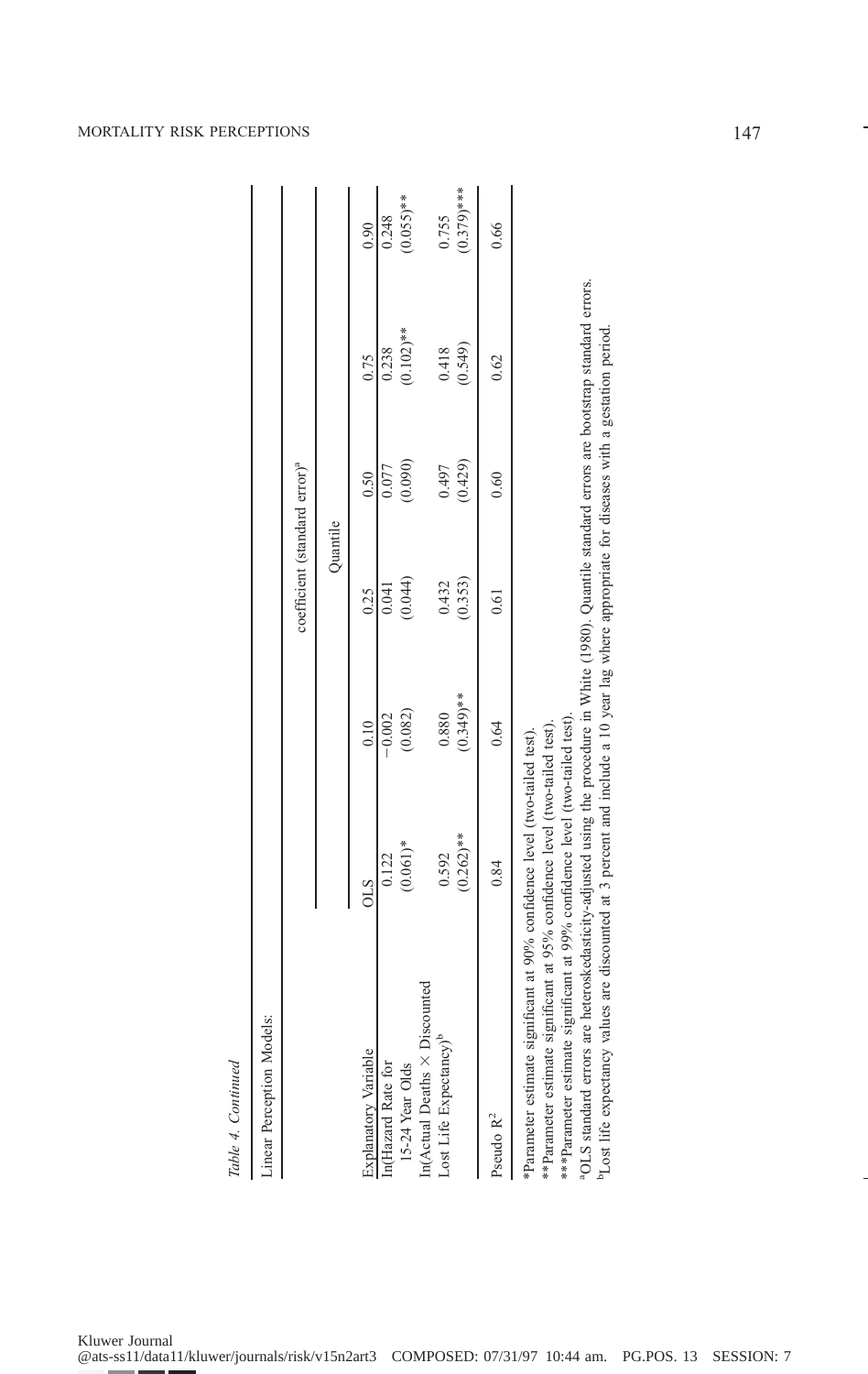The results for the linear perception model are quite striking. Two findings are most noteworthy. First, the hazard rate for the 15–24 year olds is not statistically significant at the usual levels in any of the six regressions reported in that table. For the linear regression model, the variable representing actual deaths interacted with discounted lost life expectancy is statistically significant at every quantile, as are the actual deaths at quantiles at the median or above. Second, the explanatory power of the models steadily increases as one moves from the lowest to the highest quantiles. At the  $90<sup>th</sup>$  percentile, the fraction of the variation in the perceived population death risk levels that is explained by the equation is 0.88, which is just over double the value at the 0.10 quantile. This result suggests that the various risk explanatory variables are increasingly influential in predicting perceived risk values as the level of the risk levels becomes greater. For very small risks, risk perceptions tend to be much more random and less well explained by available sources of information that could guide individual decision making.

The bottom panel in Table 4 presenting the log perception models tempers this result. In particular, there is very little difference in the percentage of the overall variation in the log of perceptions across the different quantiles. By taking the logarithmic transformation of perceptions, much of the variation that would have occurred in the extreme cases has been reduced so that there is less of an opportunity to explain large discrepancies in risk perception. The finding with respect to age-group hazard rates is similar to the earlier results using the log perception model. This variable also tends to perform relatively better in the log perception model case than in the linear perception model case. It is, however, statistically significant in only the OLS regression and for the 0.75 and 0.90 quantiles.

The results from the top panel that the variables are relatively poor predictors of risk perceptions for the lower quantiles does seem to be borne out, notwithstanding the relatively stable pseudo  $R^2$  values. At the 0.10 quantile, only the variable measuring discounted lost life expectancy is statistically significant at the usual levels, and at the 0.25 and 0.50 quantiles none of the variables is statistically significant. At the 0.75 quantile, one variable is significant, whereas at the 0.90 quantile two of the substantive variables are statistically significant. The predictive power of the model and the ability of these variables to be substantive contributors to risk perceptions seems to be much less pronounced in the logged perception model case than in the linear perception model results in the top panel of Table 4.

The quantile regression results consequently reinforce the earlier findings. The hazard rate for the 15–24 year old group offers negligible explanatory power in the linear risk perception models and somewhat greater explanatory power in the logged perception models. Other contributors to risk beliefs, such as the overall death rate and the discounted lost life expectancy amount also appear to be much more consistent contributors to the level of risk beliefs. Finally, small risks seem to pose particular difficulties for risk perceptions in that the usual sources of risk information are less powerful predictors of the risk beliefs that respondents have.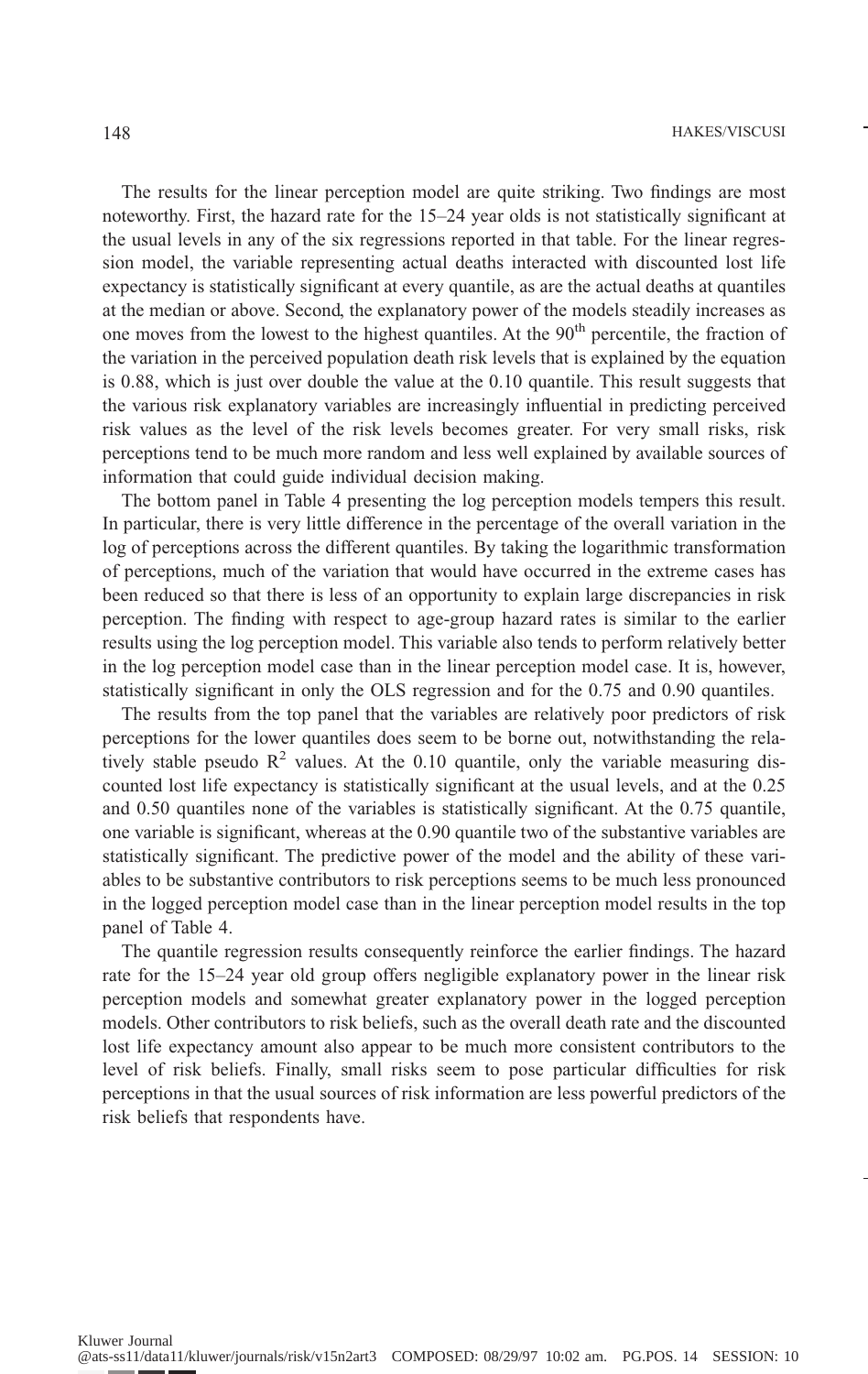## **3. Conclusion**

The character of mortality risk beliefs has proven to be of continuing interest to researchers on choice under uncertainty. Much of this interest has been stimulated by the fact that there are well-defined reference points for mortality risk values so that assessing their accuracy provides a useful benchmark for assessing the biases in risk perceptions. The longstanding result in the literature has been that people overassess low probability events and underassess larger risks, leading to the well-established size-related bias in risk perceptions.

Exactly what such a pattern of risk beliefs means is more problematic. The analysis by Benjamin and Dougan (1997) suggests that risk beliefs may not be erroneous at all. Rather, the expressed risk beliefs may simply be the rational expectations of the actual values given the age-specific hazard rates facing the respondent group. When viewed from that perspective, the relation between perceived risks and the true age-specific risks is not significantly different than the statistical correlation between actual population risks and the age-specific risk level.

The approach in this paper is somewhat different in that it utilizes the Bayesian learning approach introduced in Viscusi (1992) and in his earlier papers to explain this biased risk perception phenomenon. There is a positive intercept in a regression of perceived risk values on actual risk levels whenever individuals have prior risk beliefs that utilize information from sources other than the actual risk level. Because one such source could be the age-specific hazard rate, the traditional Bayesian learning model and the rational expectations model of Benjamin and Dougan (1997) are not necessarily inconsistent. Rather, they represent alternative perspectives and alternative tests of the underlying rationality of individuals' risk beliefs. By either approach, the appropriate reference point is not perfect risk beliefs that are identical to actual risk levels, but rather risk beliefs that reflect use of rationally incomplete information sets. Our approach, however, provides the additional advantage of simultaneous assessment of how multiple information sources affect population risk perceptions under conditions where costly and limited information cause people to be rationally uninformed.

The results from the Bayesian learning model formulated in this paper suggest that individuals use three sources of information: the actual death risk, the discounted lost life expectancy associated with the cause of death, and to a lesser extent the age-specific hazard rate. The quantile regression results were particularly instructive in that they indicated that at the quantiles associated with relatively small risk values individuals' risk perceptions could not be systematically explained by the principal contributing risk factors. These risk variables were much more influential at the upper quantiles where risk levels are larger. The difficulties people have in making judgments about low probability events may stem in part from the limited guidance that the usual sources of information provide to them in their thinking about the level of rarer hazards. Moreover, in a world of costly information there will be stronger incentives to learn about large risks than small risks.